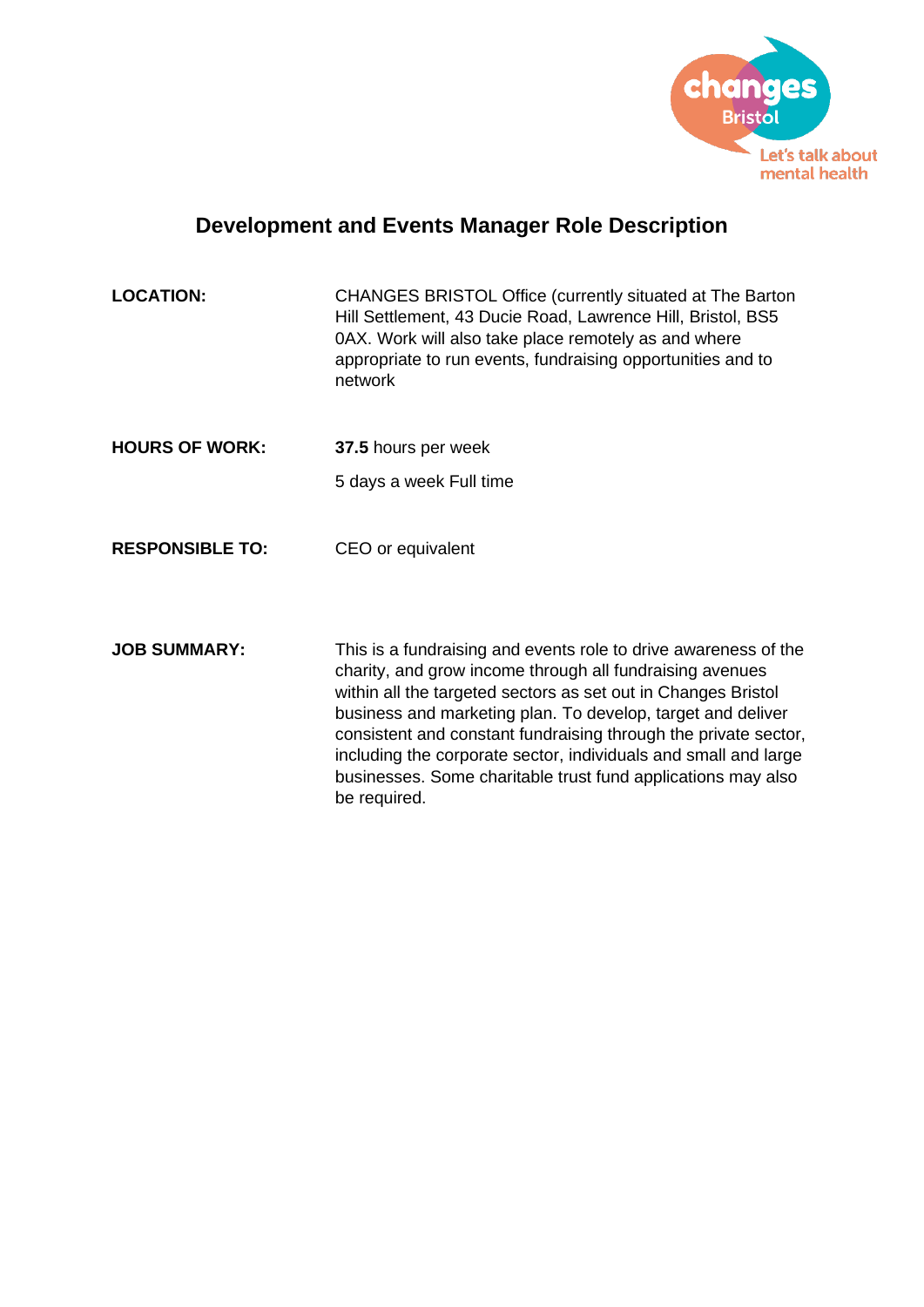## **Core Duties and Responsibilities**

#### **1.1) Delivering the Changes Fundraising, Business and Marketing Plans**

- Understanding and delivering the existing fundraising, business and marketing plans Changes Bristol has developed and contributing to the further development of these
- Driving awareness of the charity
- Growing incomes through all fundraising avenues and targeted sectors
- Chairing and managing the Fundraising Committee
- Develop good relations and fundraising opportunities with the SME market, Corporate Sector, Local Bristol Businesses, individuals and Sports clubs
- Ensure Changes Bristol is shortlisted on large corporate, SME and local Bristol business charity lists, and Charity of the Year opportunities
- Account handling: ensuring major donors or companies are happy with their donation scheme (such as a charity of the year partnership) and are kept informed of progress and milestones
- Devise and organise fundraising campaigns, and events
- Assessing the local marketplace and developing relationships
- Having a good relationship and building tools with our marketing agency such as newsletters, reports, website etc
- Developing and running events that bring in funding and awareness of the charity
- Growing revenues year on year to ensure the sustainability of the charity. Targets will be a necessary part of the fundraising role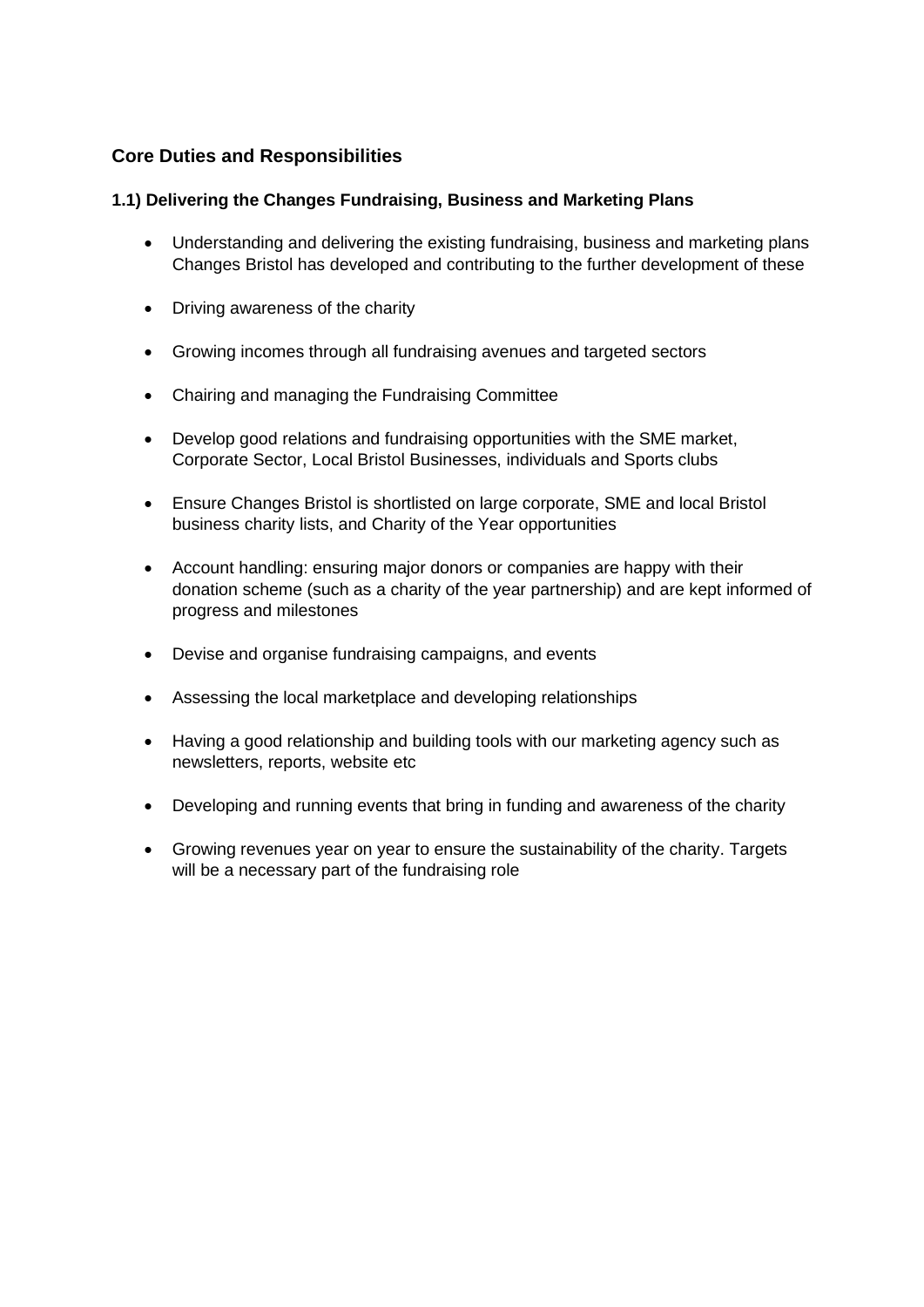## **1.2) Digital Marketing and Strategy, and Social Media**

- Developing a Digital marketing strategy
- Utilising existing digital platforms for marketing, fundraising and awareness
- Utilising and developing social media platforms for marketing, fundraising and awareness of the charity
- Recruit and manage volunteers for digital and social media platforms
- Manage and create digital content for our wordpress website
- Create our monthly newsletter and other comms via mail chimp
- Recruit and manage a number of design volunteers to help with creating branded content to promote the charity and fundraising activities
- Manage a number of digital fundraising schemes and campaigns including JustGiving campaigns, AmazonSmile, MeetUp, Percent, the Big Give Christmas **Challenge**

## **1.3) Events Development and Management**

- Manage existing fundraising events we have developed
- Developing new fundraising events
- Produce detailed proposals for events (for example, timelines, venues, suppliers, legal obligations, staffing and budgets)
- Research venues, suppliers and contractors, and then negotiate prices and hire;
- Manage and coordinate logistics (for example, venue, catering, travel)
- Manage all pre-event planning and troubleshoot on the day of the event to ensure that all runs smoothly and to budget
- Develop a team of volunteers to help and deliver events and fundraising events
- Organise facilities for car parking, traffic control, security, first aid, hospitality and the media as necessary
- Make sure that insurance, legal, health and safety obligations are followed
- Produce post-event evaluation to inform future events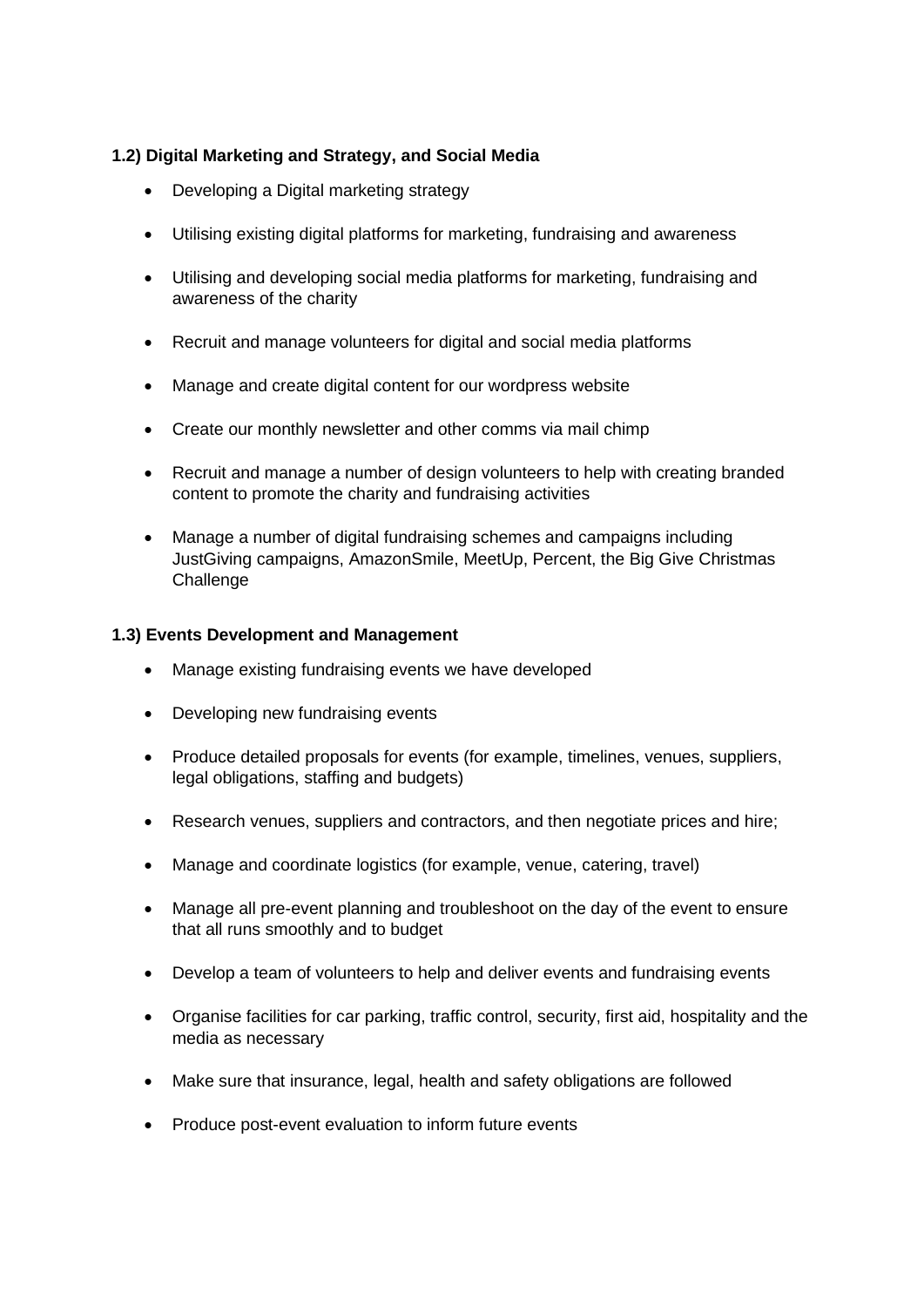## **1.4) Monitoring and Reporting**

- Ensure all events and fundraising opportunities are clearly documented
- Ensure proper evaluation of fundraising opportunities and events for the future delivery and development of such events so lessons can be learnt
- Report effectively to the Project Manager and Trustee board and ensure full disclosure and effective communication
- Ensure confidentiality is maintained and data protection laws and policies are adhered as appropriate
- Ensure the appropriate administration is kept up to date
- Comply with all policies and procedures of the charity
- Ensure the Code of Fundraising Practice is adhered to and the clear understanding of the laws and fundraising regulations
- Keep Trustee and Management up to date with changes in Fundraising laws and regulations
- Provide monthly reports for the Project Manager and Trustees
- Provide reports including Forecasting and Re-forecasting Income and Expenditure budgets
- Log incidents, critical incidents and complaints and reporting these incidents to the Project manager

#### **1.5) Volunteer Training and Support**

- Volunteers are considered an important aspect of the charity's ethos and the role will require the taking on of events and fundraising volunteers from time to time for particular projects
- Volunteers will require necessary inductions, training, DBS checks and safeguarding arrangements, and supervision as necessary